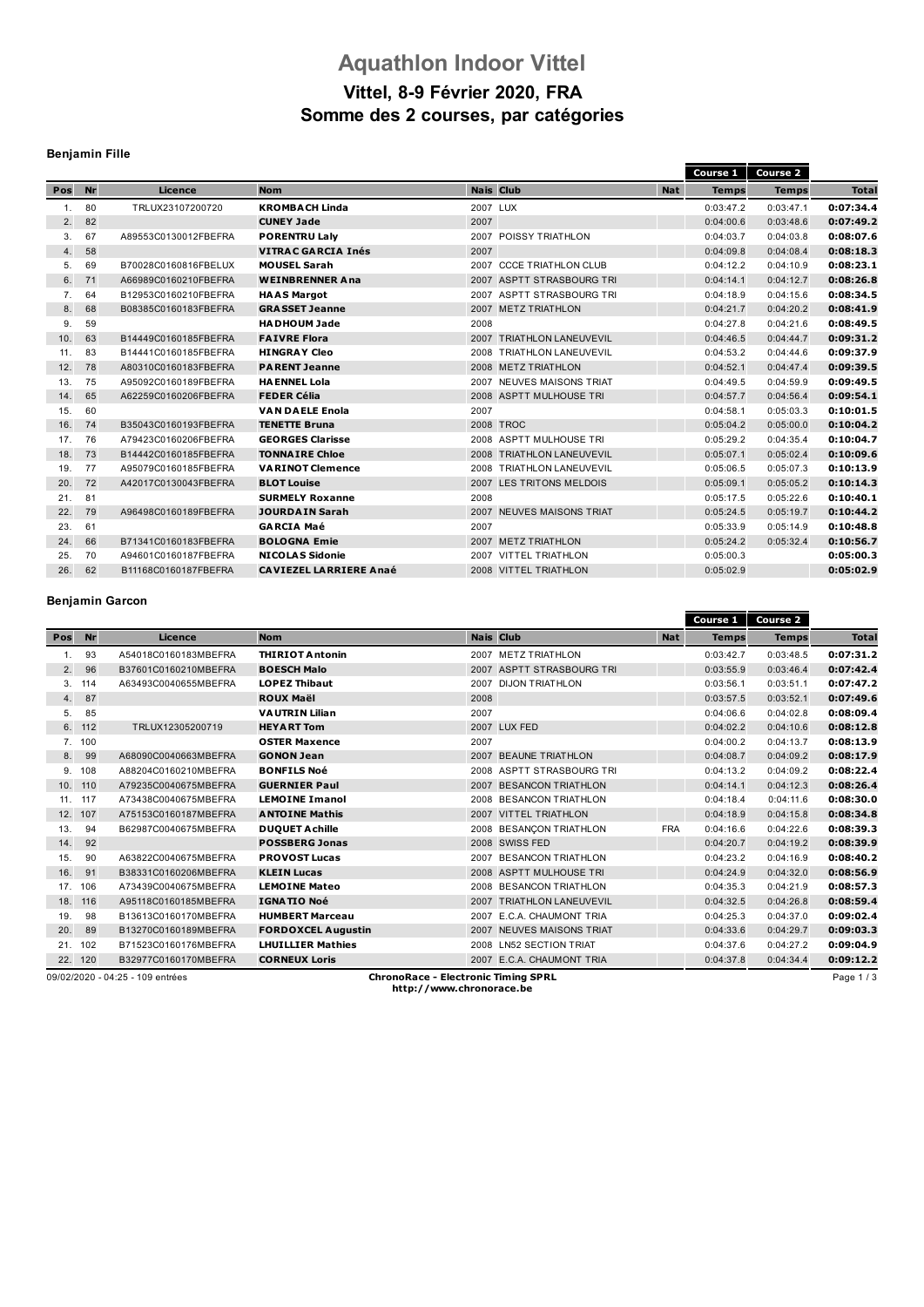## **Aquathlon Indoor Vittel Vittel, 8-9 Février 2020, FRA Somme des 2 courses, par catégories**

### **Benjamin Garcon**

|     |           |                      |                         |                  |                           |            | Course 1     | Course 2     |              |
|-----|-----------|----------------------|-------------------------|------------------|---------------------------|------------|--------------|--------------|--------------|
| Pos | <b>Nr</b> | Licence              | <b>Nom</b>              | <b>Nais Club</b> |                           | <b>Nat</b> | <b>Temps</b> | <b>Temps</b> | <b>Total</b> |
| 23. | 105       | B31324C0160183MBEFRA | <b>BRESSON Corentin</b> |                  | 2008 METZ TRIATHLON       |            | 0:04:36.5    | 0:04:38.9    | 0:09:15.5    |
| 24. | 109       | B15400C0040679MBEFRA | <b>MUNIERE Titouan</b>  |                  | 2008 DOLE TRIATHLON AQUAV |            | 0:04:39.4    | 0:04:36.1    | 0:09:15.6    |
| 25. | 88        | B14452C0160185MBEFRA | <b>GARRANT Quentin</b>  | 2007             | TRIATHLON LANEUVEVIL      |            | 0:04:33.6    | 0:04:45.9    | 0:09:19.6    |
| 26. | 84        | A47846C0160187MBEFRA | <b>PETIT Gautier</b>    |                  | 2007 VITTEL TRIATHLON     |            | 0:04:52.2    | 0:04:43.7    | 0:09:35.9    |
| 27. | 111       | B10919C0161020MBEFRA | <b>BILLART Paolo</b>    |                  | 2008 EPERNAY TRIATHLON PA |            | 0:04:50.2    | 0:04:51.4    | 0:09:41.7    |
| 28. | 119       | A82365C0160189MBEFRA | <b>MERCIER Matelin</b>  |                  | 2008 NEUVES MAISONS TRIAT |            | 0:05:00.5    | 0:04:55.5    | 0:09:56.1    |
| 29. | 101       | B30148C0040658MBEFRA | <b>SCALOGNA Antoine</b> |                  | 2008 CHALON TRIATHLON CLU |            | 0:04:55.0    | 0:05:02.2    | 0:09:57.3    |
|     | 30. 118   |                      | <b>BRAULT Richard</b>   |                  | 2008 ASPTT MULHOUSE TRI   |            | 0:05:15.9    | 0:04:59.1    | 0:10:15.0    |
| 31. | 104       |                      | <b>DAFONSECA Paco</b>   | 2008             |                           |            | 0:05:13.4    | 0:05:18.2    | 0:10:31.7    |
|     | 32. 115   | B64770C0160206MBEFRA | <b>FOLTZER Louis</b>    |                  | 2008 ASPTT MULHOUSE TRI   |            | 0:05:16.8    | 0:05:19.3    | 0:10:36.1    |
| 33. | 86        | B64521C0160187MBEFRA | <b>COSTA Constant</b>   |                  | 2008 VITTEL TRIATHLON     |            | 0:05:25.2    | 0:05:34.0    | 0:10:59.3    |

#### **Poussin Fille**

|                |    |                      |                          |                          |            | Course 1     | Course 2     |              |
|----------------|----|----------------------|--------------------------|--------------------------|------------|--------------|--------------|--------------|
| Pos            | Nr | Licence              | <b>Nom</b>               | <b>Nais Club</b>         | <b>Nat</b> | <b>Temps</b> | <b>Temps</b> | <b>Total</b> |
|                |    | A98875C0160206FPOFRA | <b>FEDER Oriane</b>      | 2011 ASPTT MULHOUSE TRI  |            | 0:03:05.3    | 0:03:07.5    | 0:06:12.9    |
| 2 <sup>1</sup> | 16 | B14510C0160187FPOFRA | <b>CHOFFLON Perrine</b>  | VITTEL TRIATHLON<br>2011 |            | 0:03:08.9    | 0:03:08.1    | 0:06:17.1    |
|                | 15 |                      | <b>SAVIO Clara</b>       | 2012                     |            | 0:03:47.5    | 0:03:39.9    | 0:07:27.4    |
| 4.             |    |                      | <b>SURMELY Abigaelle</b> | 2011                     |            | 0:04:18.8    | 0:04:37.7    | 0:08:56.5    |

## **Poussin Garcon**

|                |                |                      |                              |                                 |            | Course 1     | <b>Course 2</b> |              |
|----------------|----------------|----------------------|------------------------------|---------------------------------|------------|--------------|-----------------|--------------|
| Pos            | <b>Nr</b>      | Licence              | <b>Nom</b>                   | <b>Nais Club</b>                | <b>Nat</b> | <b>Temps</b> | <b>Temps</b>    | <b>Total</b> |
|                |                | B67743C0160187MPOFRA | <b>CHARTIER Ruben</b>        | VITTEL TRIATHLON<br>2011        |            | 0:02:53.3    | 0:02:51.0       | 0:05:44.3    |
| 2.             | 5              | B64563C0160187MPOFRA | <b>ROUSSEL Alexis</b>        | <b>VITTEL TRIATHLON</b><br>2011 |            | 0:03:03.1    | 0:03:07.9       | 0:06:11.0    |
| 3.             | 4              |                      | <b>CARDOT ROUBEY Jules</b>   | 2011                            |            | 0:03:12.8    | 0:03:20.9       | 0:06:33.8    |
| 4.             | $\overline{2}$ | B66252C0160183MPOFRA | <b>CLAUDE Gauthier</b>       | <b>METZ TRIATHLON</b><br>2011   |            | 0:03:12.7    | 0:03:25.5       | 0:06:38.3    |
| 5.             | 6              | B29535C0040677MPOFRA | <b>FEBVRE Marius</b>         | 2012 TRIATH'LONS                |            | 0:03:30.4    | 0:03:18.7       | 0:06:49.2    |
| 6.             | 12             | B35668C0160187MPOFRA | <b>DAUCHEZ Simon</b>         | 2011 VITTEL TRIATHLON           |            | 0:03:28.5    | 0:03:43.3       | 0:07:11.9    |
| 7 <sup>1</sup> | 13             | B11798C0160189MPOFRA | <b>JOURDAIN Jules</b>        | NEUVES MAISONS TRIAT<br>2011    |            | 0:03:42.3    | 0:03:38.9       | 0:07:21.3    |
| 8.             | 9              | B65462C0160206MPOFRA | <b>BEURTHERET Flavio</b>     | 2012 ASPTT MULHOUSE TRI         |            | 0:03:23.5    | 0:03:59.9       | 0:07:23.4    |
| 9.             | 11             | B05521C0160183MPOFRA | <b>POULAIN RENDU Charlie</b> | 2012 METZ TRIATHLON             |            | 0:03:49.0    | 0:03:55.5       | 0:07:44.6    |
| 10.            |                | B11374C0160183MPOFRA | <b>PARENT Emilien</b>        | 2012 METZ TRIATHLON             |            | 0:04:41.9    | 0:05:29.9       | 0:10:11.9    |

### **Pupille Fille**

|     |           |                      |                                  |                           |            | Course 1     | <b>Course 2</b> |              |
|-----|-----------|----------------------|----------------------------------|---------------------------|------------|--------------|-----------------|--------------|
| Pos | <b>Nr</b> | Licence              | <b>Nom</b>                       | <b>Nais Club</b>          | <b>Nat</b> | <b>Temps</b> | <b>Temps</b>    | <b>Total</b> |
|     | 28        | 59855F09             | <b>CHAUVEHEID Violette</b>       | 2009                      |            | 0:02:29.2    | 0:02:36.2       | 0:05:05.5    |
| 2.  | 20        |                      | <b>LOMBARDI Chiara</b>           | 2009                      |            | 0:02:44.3    | 0:02:45.2       | 0:05:29.5    |
| 3.  | 23        |                      | <b>GIANNANTONIO Elsa</b>         | 2009                      |            | 0:02:49.1    | 0:02:50.1       | 0:05:39.3    |
| 4.  | 36        |                      | <b>MALVEZIN Lucile</b>           | 2010                      |            | 0:02:50.9    | 0:02:55.7       | 0:05:46.7    |
| 5.  | 31        | B08382C0160183FPUFRA | <b>GRASSET Clémence</b>          | 2010 METZ TRIATHLON       |            | 0:03:00.6    | 0:03:03.4       | 0:06:04.0    |
| 6.  | 33        | B40851C0160185FPUFRA | <b>MAZERAND Lisa</b>             | 2010 TRIATHLON LANEUVEVIL |            | 0:03:00.8    | 0:03:03.9       | 0:06:04.7    |
| 7.  | 26        | trlux22909200920     | <b>NOTHUM June</b>               | 2009 LUX                  |            | 0:02:57.1    | 0:03:08.6       | 0:06:05.7    |
| 8.  | 35        |                      | <b>RAMOS Victoria</b>            | 2009                      |            | 0:03:06.7    | 0:03:01.8       | 0:06:08.6    |
| 9.  | 25        | B13703C0160189FPUFRA | <b>MOHA MMED BELKACEM Naelle</b> | 2010 NEUVES MAISONS TRIAT |            | 0:03:09.1    | 0:03:07.6       | 0:06:16.7    |
| 10. | 22        | B60459C0160176FPUFRA | <b>HAUTY Romane</b>              | 2010 LN52 SECTION TRIAT   |            | 0:03:10.8    | 0:03:09.3       | 0:06:20.2    |
| 11. | 32        | B36233C0160170FPUFRA | <b>RENAULD Lorene</b>            | 2009 E.C.A. CHAUMONT TRIA |            | 0:03:17.3    | 0:03:03.9       | 0:06:21.2    |

09/02/2020 - 04:25 - 109 entrées **ChronoRace - Electronic Timing SPRL http://www.chronorace.be**

Page 2 / 3